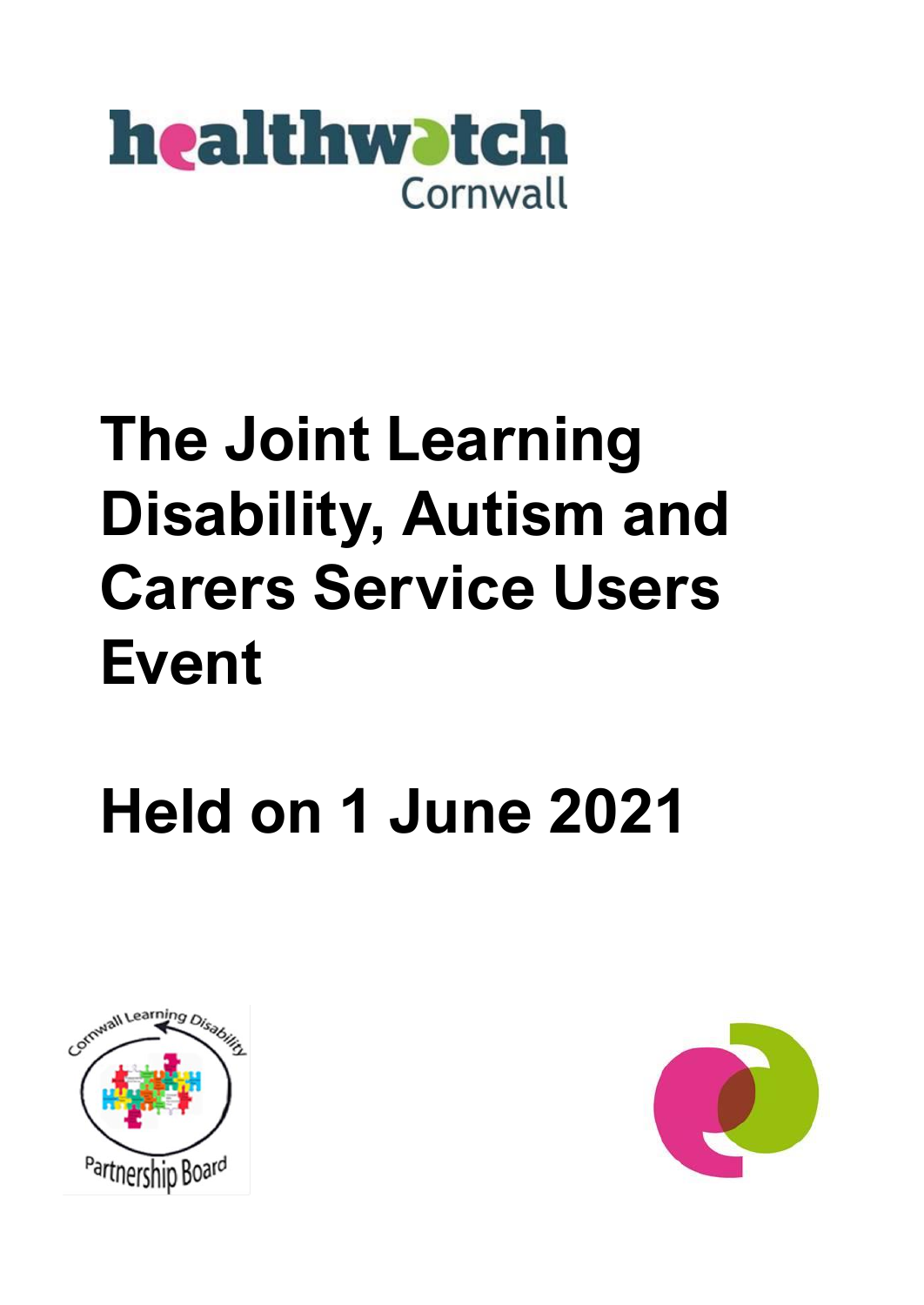## **Who was there**

| <b>Name</b>                        | <b>About them</b>                                                                       |
|------------------------------------|-----------------------------------------------------------------------------------------|
| Mike Hooper<br><b>Helen Newton</b> | <b>Healthwatch Cornwall</b>                                                             |
| <b>David Allkins</b>               | <b>Cornwall Council &amp; Self-Advocate</b>                                             |
| Sandra Ward                        | <b>Chair of Carers Partnership Board, Director</b><br>of Parent Carers Cornwall & Carer |
| Amanda Wilton                      | <b>Derriford Patient Council &amp; Carer</b>                                            |
| Christopher<br><b>Burns</b>        | Self-Advocate                                                                           |
| Chris Jordan                       | Self-Advocate                                                                           |
| <b>Carly Holmes</b>                | <b>Cornwall Womens Centre / Divas</b>                                                   |
| <b>Andrew Gray</b>                 | Self-Advocate                                                                           |
| <b>Heather Davison</b>             | Divas, Independent Cornwall Autism Network<br>& Parent Carer                            |
| Tazmin Hook                        | Independent Cornwall Autism Network &<br><b>Service User</b>                            |
| <b>David Burns</b>                 | Self-Advocate                                                                           |
| Sam                                | Self-Advocate                                                                           |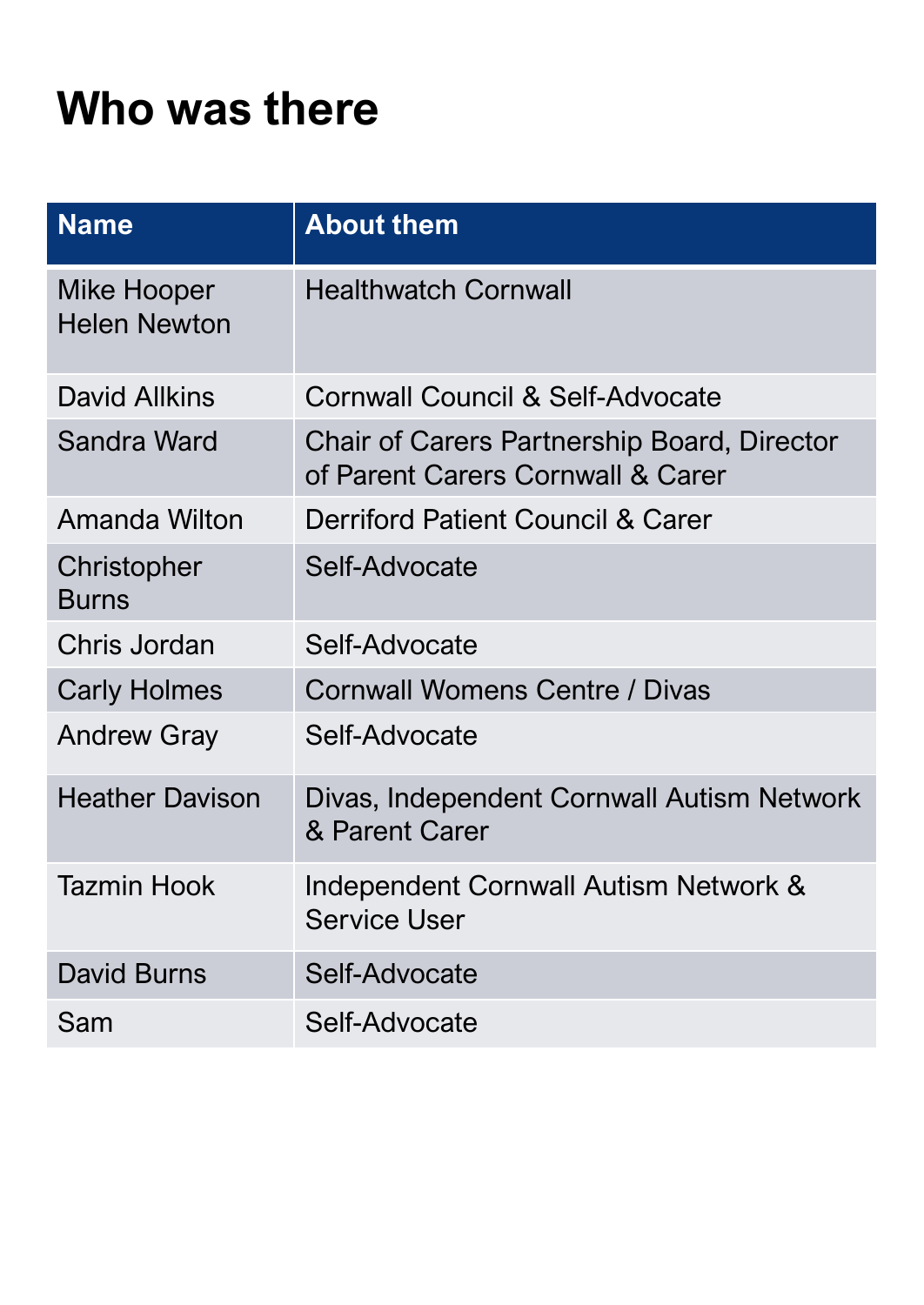## **What we talked about at the meeting**



Why are private day services open but not Council day services?

It is a worry that some people may have mental health problems after such a long time away.

Can the Council help with IT and meet people on Zoom or Teams?



Taz is still working with the hospital team on medical cards and hospital passports.

Mike will invite the LD liaison nurses to our next meeting to talk about how to improve hospital passports.



Kate Mitchell, Programme Lead at NHS Kernow, said that taking the Covid vaccination was up to the person, and should not stop access to services.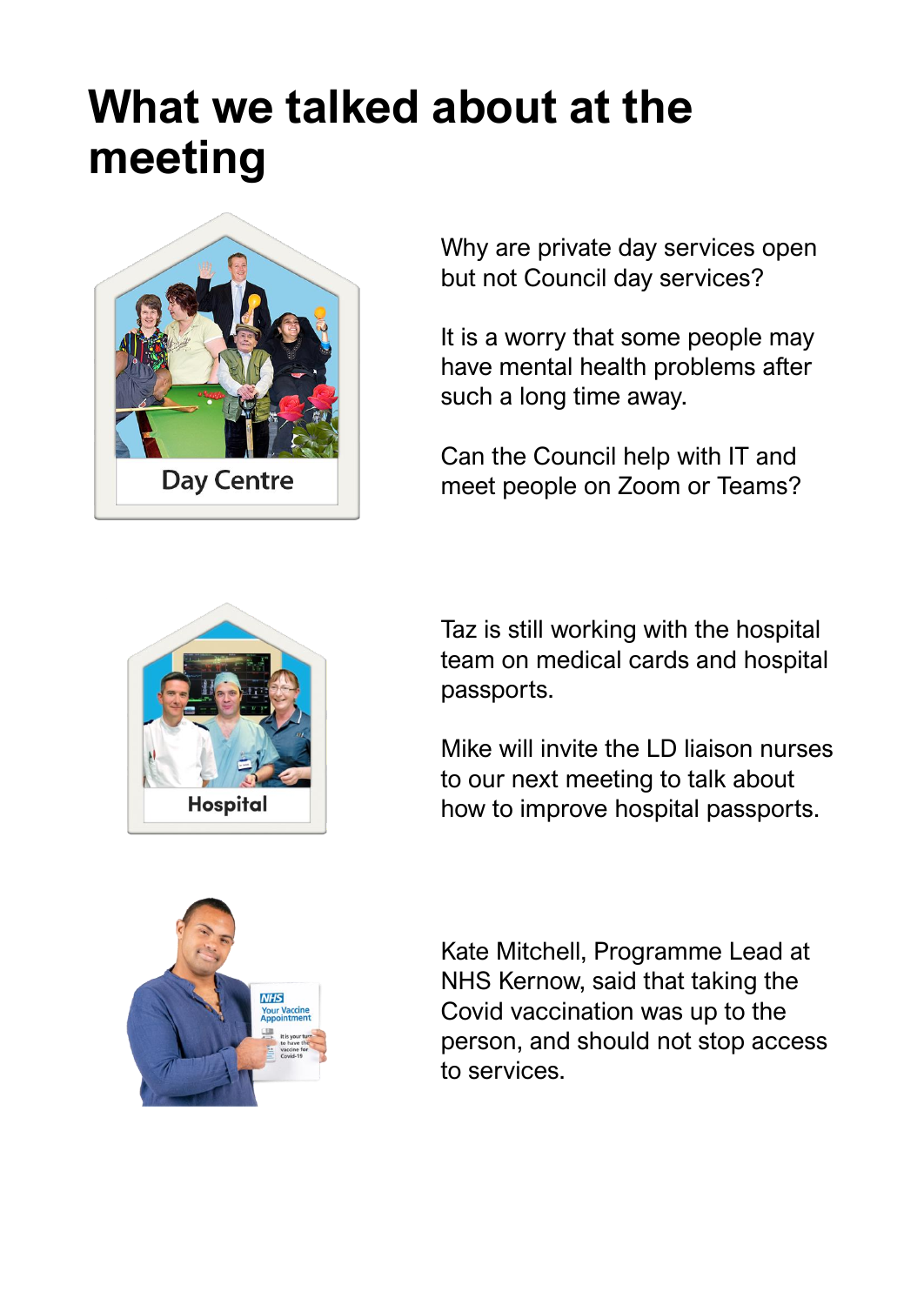

The Autism Service Pilot scheme at Derriford is going to end this month.

Mike is going to write a letter to say that the group wants it to continue.

Ann Smith and Tina Sanford at Cornwall Council are now leading on the Autism Strategy and the Learning Disability Strategy.



The group made a list of ways that people with a learning disability or Autism could be engaged. Mike is going to send it to the Council.

Nory Menneer, NHS Kernow, had said it is important to look at things like housing and places to live, not just health. Chris said that poverty was a big issue and the DWP should be involved too.



Mike is going to meet with the Divas, Cornwall People First and the CHAMPS to talk about the Making Disability Visible idea.

Taz and Heather will be invited too.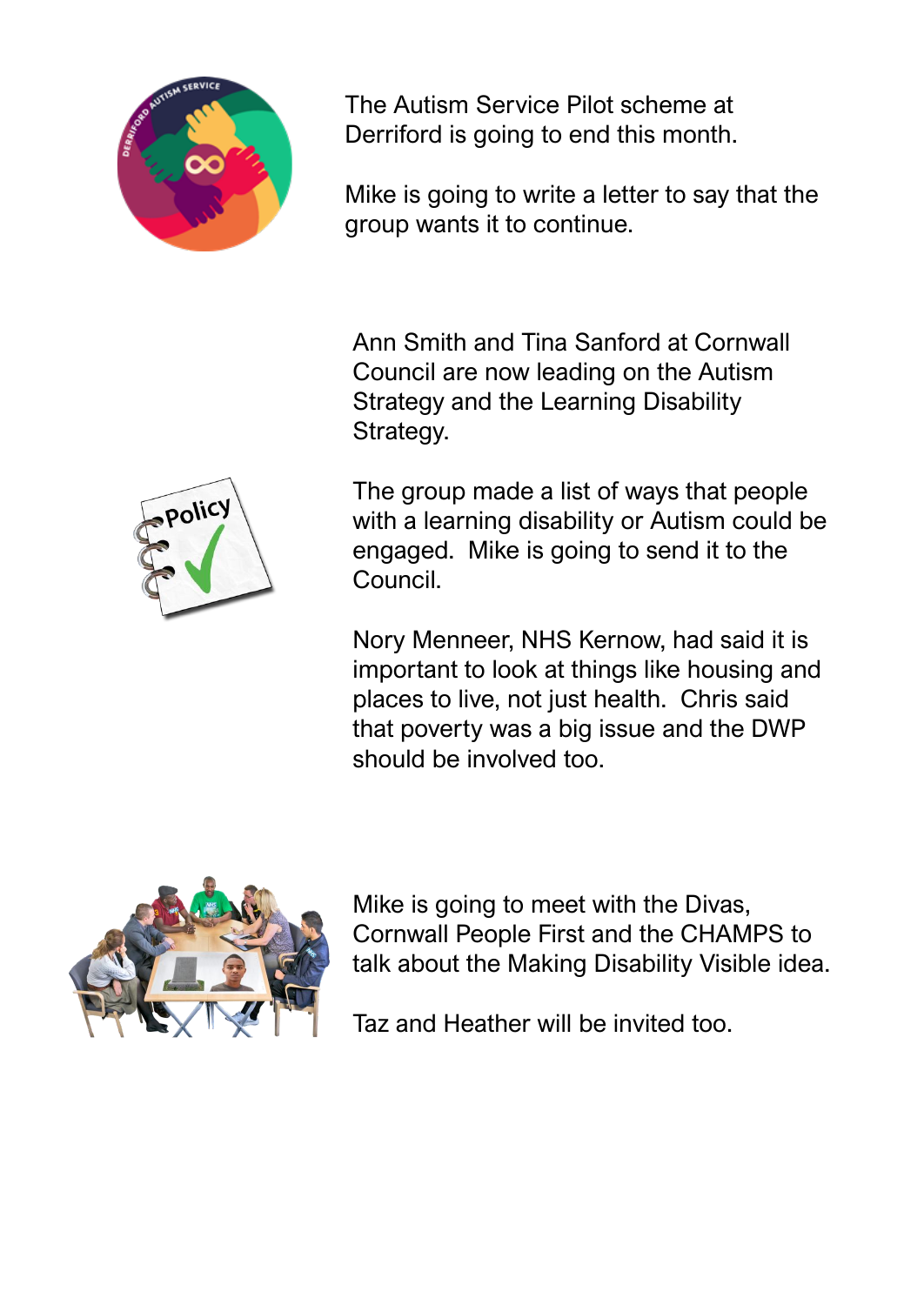

At the last meeting we talked about Do Not Attempt Cardiopulmonary Resuscitation (DNACPR).



In Lockdown 1 more people with learning disabilities had DNACPR orders than there should have been.

The group was scared by this and want it to be fair.

At another meeting, Nory Menneer, NHS Kernow, had said that there had been no cases of it in Cornwall.



Amanda had talked to Derriford Hospital. They were doing a lot to make sure that staff understand.

A Learning Disability Liaison Nurse sees every patient within 24 hours.

They did an Annual TEP audit and reported to the Mortality Review Group and the Endof-Life Committee.